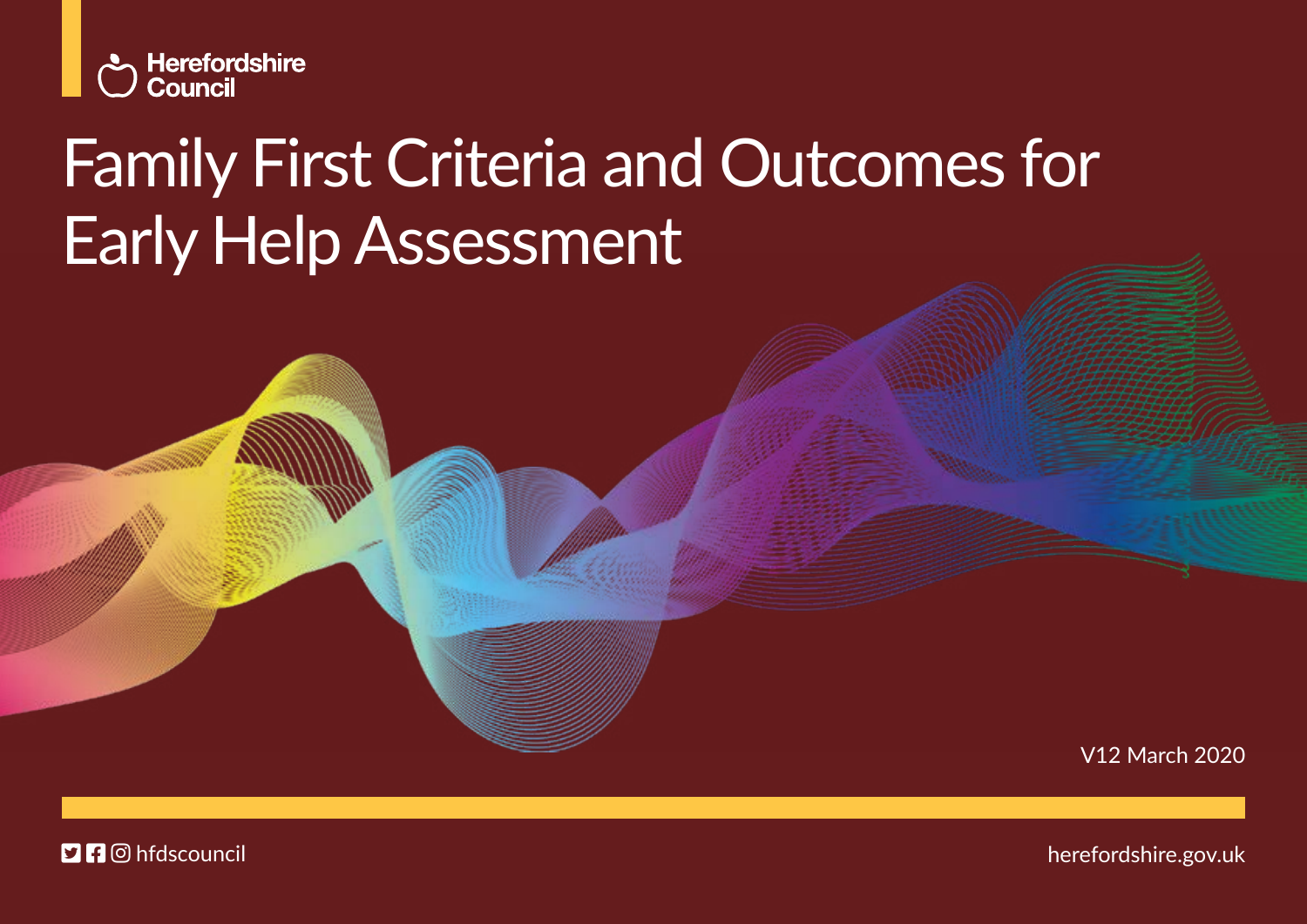Parents and children involved in crime and anti-social behaviour

Children who have not been attending school regularly

Children who need additional support, from the earliest years to adulthood

Families experiencing or at risk of worklessness, homelessness or financial difficulties

Families affected by domestic abuse

Parents and children with a range of health needs

#### Herefordshire's Family Outcomes Framework

- Families will be identified by a number of means across the 6 main headline areas above – through information sharing of data sets with partners or through nominations or referrals from individual professionals. This is detailed below giving the data sources for identifying issues in families.
- Herefordshire's early help approach is currently being developed as part of the priorities within the new Children and Young People's Plan, but it is expected that an early help intelligence function will be established that will triangulate intelligence from partners to understand the issues within the family. Where the family is not already assessed and / or receiving support then their situation would be risk assessed to be able to prioritise families for assessment and support where appropriate.
- Practitioner's working with families should undertake a well conducted family assessment, working with all family members to identify the issues that need to be addressed. This will form the basis of a holistic family outcomes plan, which will address the issues and outcomes the family is aiming to achieve. This in turn facilitates the actions to achieve those outcomes in a well-coordinated and effective approach using evidence based techniques and practices.
- At least 2 of the main headline areas above need to be present in the family. Practitioners will need to work with families to agree their outcomes, including outcomes from the appropriate sections of the outcome plan below, and write them in to the EHA family action/ outcome plan.
- If an additional issue arises, or becomes apparent, during the course of any support intervention with a family, an outcome must also be achieved for those problems to demonstrate the family has achieved significant and sustained progress.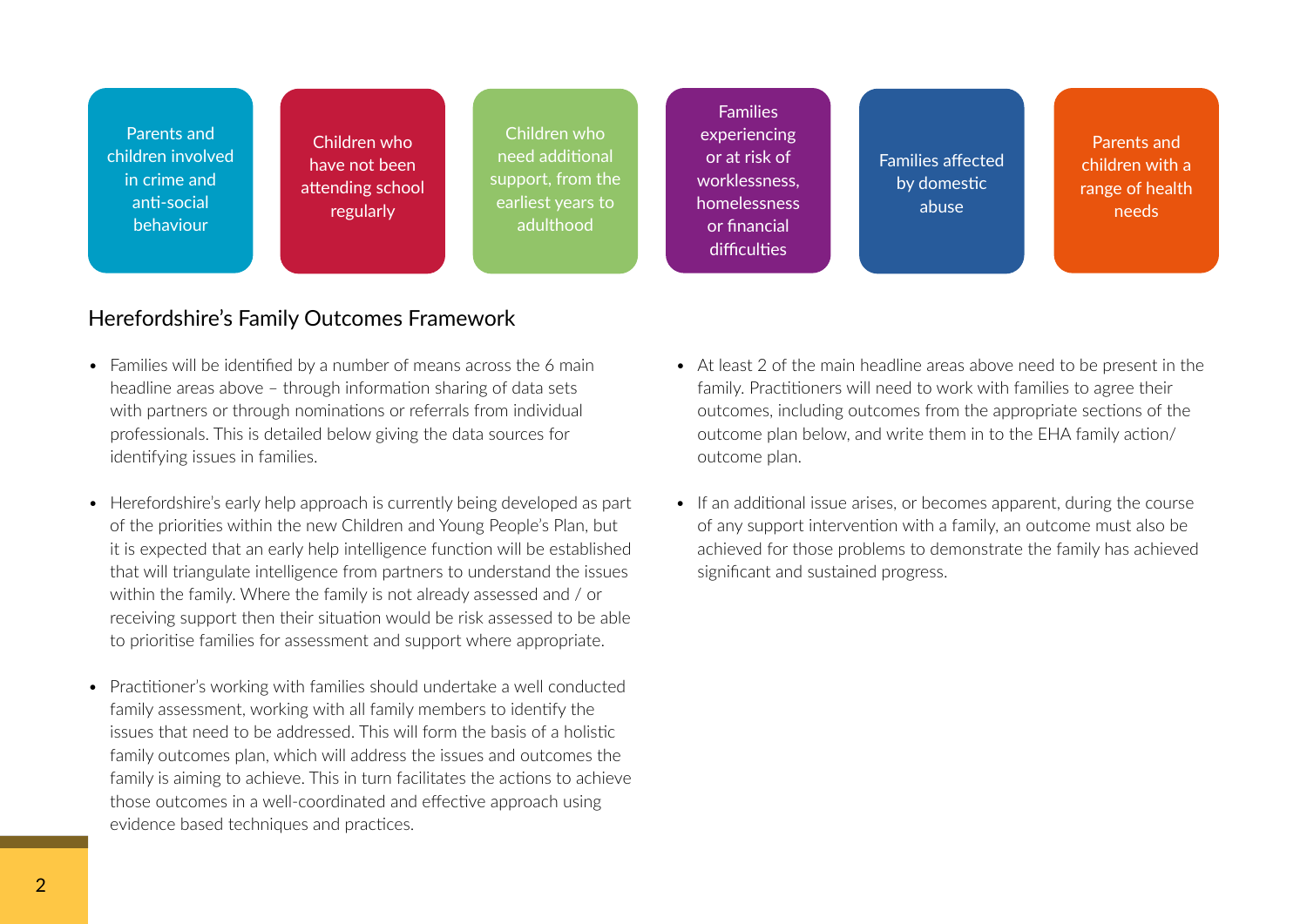## Completing the Early Help Assessment - Things to consider

 All forms can be completed electronically, however, the consent page will need to be ticked and signed by hand. Unsigned Early Help Assessment forms will not be accepted. Consent is required for all family members to be included in the Early Help Assessment documentation by inserting a 'Y' in the relevant box.

 All forms integrate Families First identification information. Recorded outcomes should reflect, where possible, those that are recommended in the Families Outcome Framework. The action plan should contain an indicator number and outcome number, e.g.

| <b>Families First Area</b> | <b>Families First</b><br>Indicator and<br><b>Outcome Code</b> |   | <b>Desired Outcomes</b>                                                                                                    | <b>Action</b>                                                                                                                                                                                                                       |
|----------------------------|---------------------------------------------------------------|---|----------------------------------------------------------------------------------------------------------------------------|-------------------------------------------------------------------------------------------------------------------------------------------------------------------------------------------------------------------------------------|
| School attendance          | 2f                                                            | 4 | Joanne to attend school for at least 90% of sessions across<br>the last three school terms, excluding authorised absences. | School, CAMHS, and mother to discuss Joanne's attendance<br>and how to encourage Joanne to attend school<br>Professionals to plan a time table to introduce and integrate<br>Joanne to increase attendance and full time education. |

 Any additional outcomes that are specific to that young person or family but not part of the Families Outcomes Framework may be recorded as usual. All forms contain a well-being scale. This is optional and may be used by families and professionals as an easy to see measurement of where the family or young person thinks they are at the start of the Early Help Assessment process, during the support and finally, where they are when the Early Help Assessment closes.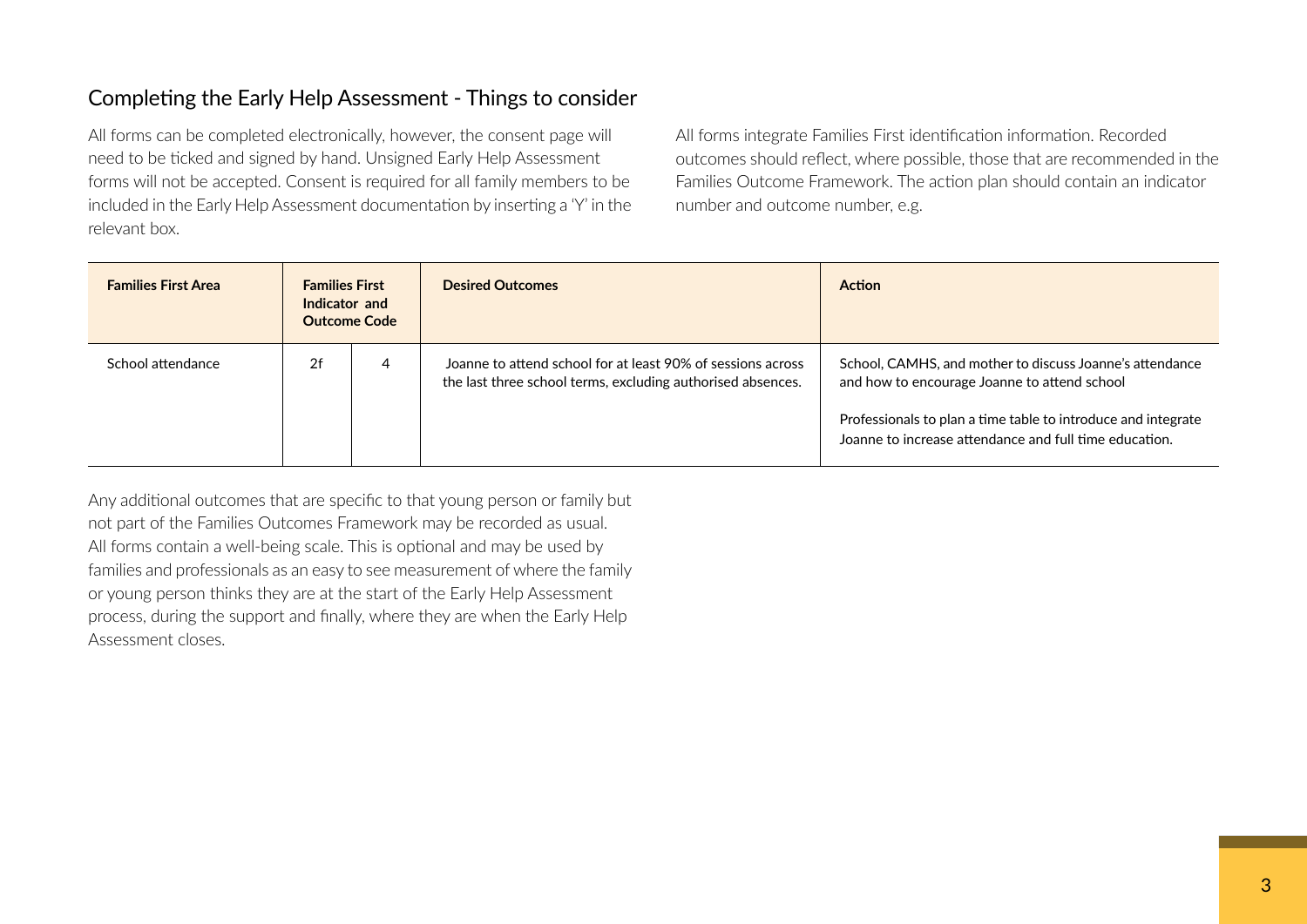# 1. Parents and children involved in crime and anti-social behaviour

To reduce the number of first time entrants to the youth justice system

To reduce the level of police call outs

To reduce the percentage of offenders who re-offend

as knife crime, gun crime and robbery) in the last 12 months (either as a victim or a perpetrator).

| Indicators - what issues could be present in a family                                                                                                                                                                                                                                                                                                                                                                         | <b>Matching outcome:</b><br>(choose one) | <b>Individual family</b><br>outcomes:                                                                                                                                                                                                                                                                                              | <b>Closure outcome</b><br>evidence measured by:                                                                                                                                                                                                                                                                                                     |
|-------------------------------------------------------------------------------------------------------------------------------------------------------------------------------------------------------------------------------------------------------------------------------------------------------------------------------------------------------------------------------------------------------------------------------|------------------------------------------|------------------------------------------------------------------------------------------------------------------------------------------------------------------------------------------------------------------------------------------------------------------------------------------------------------------------------------|-----------------------------------------------------------------------------------------------------------------------------------------------------------------------------------------------------------------------------------------------------------------------------------------------------------------------------------------------------|
| 1a) A child who has committed a proven offence in<br>the previous 12 months.                                                                                                                                                                                                                                                                                                                                                  | 1, 3                                     | 1. There is a 50% reduction compared to<br>the previous 6 months in the number                                                                                                                                                                                                                                                     | Recorded offences by police (date<br>committed, type of offence)                                                                                                                                                                                                                                                                                    |
| 1b) An adult or child who has received an anti-social<br>behaviour intervention (or equivalent local<br>measure) in the last 12 months.<br>1c) An adult prisoner (who will have parenting<br>responsibilities on release) or young person (who<br>will be returning to the family home) in a secure<br>unit who is less than 12 months from his/her<br>release date.<br>1d) An adult who is currently subject to a licence or | 2, 3<br>1<br>1                           | of recorded offences committed by<br>the family<br>2. There is a 60% reduction compared<br>to the previous 6 months in the<br>number of incidences of anti-social<br>behaviour committed by the family<br>3. No siblings of young offenders have<br>engaged in anti-social behaviour and<br>/ or criminal activity in the previous | Recorded incidents of anti-social<br>behaviour from police, youth<br>offending service, housing providers,<br>environmental health teams (date<br>committed, type of offence)<br>Early Help Assessment - closure form<br>completed with outcome information.<br>Family Support (internal team, Vennture<br>& Homestart) final report completed with |
| supervision in the community, following release<br>from prison, and has parenting responsibilities.                                                                                                                                                                                                                                                                                                                           |                                          | 6 months, and do not enter the youth<br>justice system for the first time.                                                                                                                                                                                                                                                         | outcome information.                                                                                                                                                                                                                                                                                                                                |
| 1e) An adult currently serving a community order<br>or suspended sentence, who has parenting<br>responsibilities.                                                                                                                                                                                                                                                                                                             | 1                                        |                                                                                                                                                                                                                                                                                                                                    |                                                                                                                                                                                                                                                                                                                                                     |
| 1f) Adults and children nominated by professionals<br>because of their potential to offend or offending<br>behaviour is of equivalent concern to the<br>indicators above. For example, where family<br>members are at risk of radicalization.                                                                                                                                                                                 | 1, 2, 3                                  |                                                                                                                                                                                                                                                                                                                                    |                                                                                                                                                                                                                                                                                                                                                     |
| 1g) An adult or child involved in a gang; county lines<br>linked crime and exploitation; and/or serious<br>violence (including offensive weapon crime such                                                                                                                                                                                                                                                                    | 1, 3                                     |                                                                                                                                                                                                                                                                                                                                    |                                                                                                                                                                                                                                                                                                                                                     |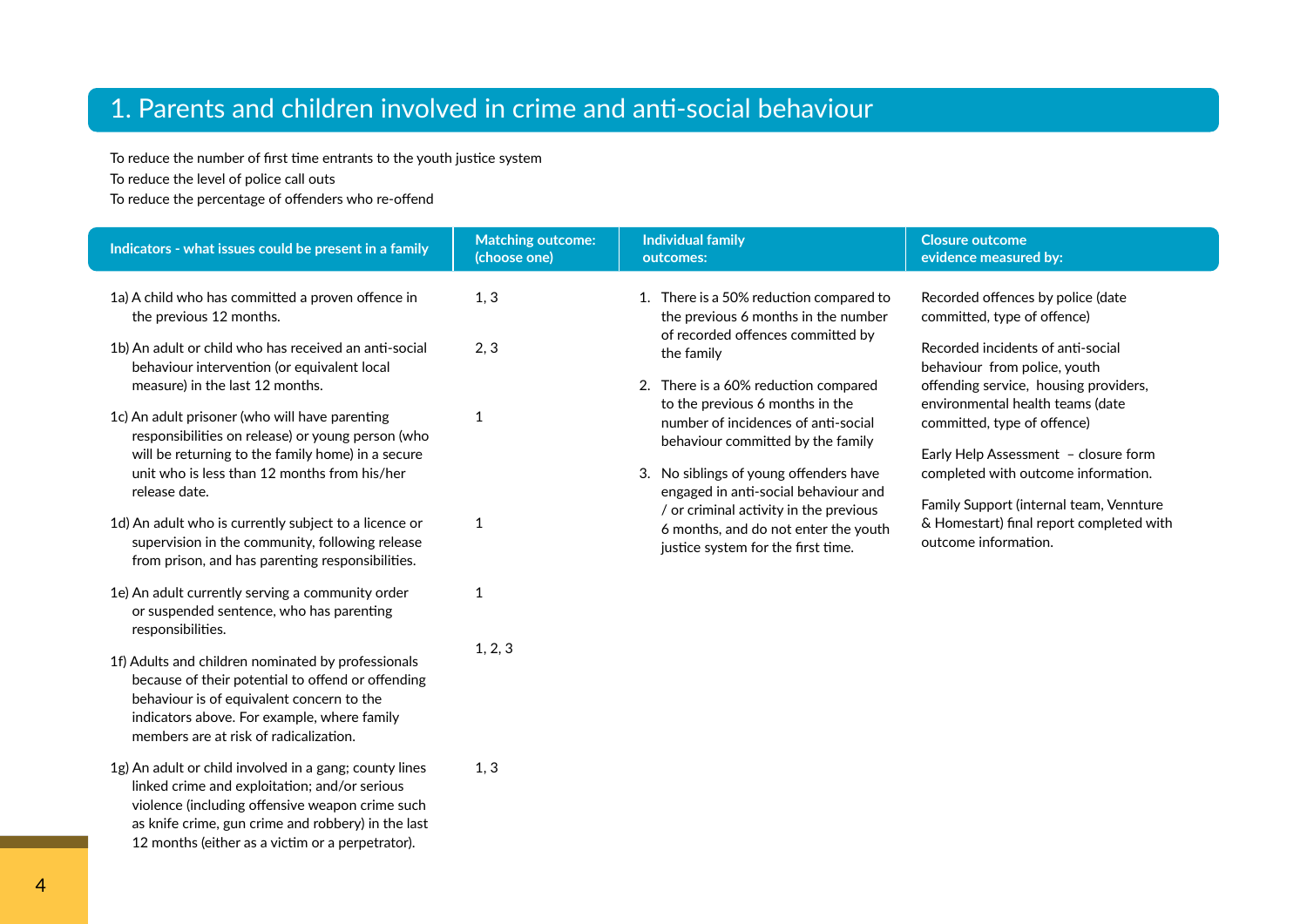# 2. Children who have not been attending school regularly

To reduce the number of children and young people with permanent and fixed exclusions at school

To increase the % of children and young people that make expected rates of progress in English and Maths

| Indicators - what issues could be present in a family                                                                                                                                       | <b>Matching outcome:</b><br>(choose one) | <b>Individual family</b><br>outcomes:                                                                                                               | <b>Closure outcome</b><br>evidence measured by:                                                                                                                 |
|---------------------------------------------------------------------------------------------------------------------------------------------------------------------------------------------|------------------------------------------|-----------------------------------------------------------------------------------------------------------------------------------------------------|-----------------------------------------------------------------------------------------------------------------------------------------------------------------|
| 2a) A child whose average attendance over the last<br>three consecutive terms is less than 90 per cent,<br>excluding authorised absence.                                                    | 4, 6                                     | 4. A) In order to tackle incidences of<br>high unauthorised absence, each<br>school age child in the family has<br>attended school for at least 90% | Schools census and school attendance<br>data<br>Number of days absent 3 terms prior                                                                             |
| 2b) A child who has received at least 3 fixed term<br>exclusions in the last 3 consecutive school terms:<br>or a child at primary school who has had at least                               | 5                                        | of sessions across the last three<br>school terms, excluding authorised<br>absences.                                                                | to intervention, and 3 terms since the<br>intervention start date.                                                                                              |
| 5 school days of fixed term exclusion in the last 3<br>consecutive terms; or a child of any age who has<br>had at least 10 days of fixed term exclusion in the<br>last 3 consecutive terms. |                                          | B) A school age child has reached<br>a significant milestone, i.e. a child's<br>attendance was below 40% at the<br>start of the intervention and an | Show reduction of exclusions and<br>increased attendance with dates<br>and number of exclusions 3 terms<br>prior intervention and 3 terms into<br>intervention. |
| 2c) A child who is in alternative educational provision<br>for children with behavioural problems.                                                                                          | 4, 5, 6                                  | increase in attendance of at least<br>40% has been achieved, with the<br>child reaching a minimum of 50%                                            | Enrolment in another form of education<br>(start date, attendance)                                                                                              |
| 2d) A child who has been permanently excluded from<br>school within the last 3 school terms.                                                                                                | 5, 6                                     | attendance, of sessions across the<br>last three school terms.                                                                                      | Early Help Assessment - closure form<br>completed with outcome information.                                                                                     |
| 2e) A child who is neither registered with a school,<br>nor being educated in an alternative setting                                                                                        | 4, 6                                     | 5. Each school age child in the family<br>has fewer than three fixed term<br>exclusions within the last three school                                | Family Support (internal team, Vennture<br>& Homestart) final report completed with                                                                             |
| 2f) A child nominated by education professionals as<br>having school attendance problems of equivalent                                                                                      | 4, 6                                     | terms.                                                                                                                                              | outcome information.                                                                                                                                            |
| concern to the indicators above because he/she<br>is not receiving a suitable full time education.                                                                                          |                                          | 6. Child is engaging with alternative<br>forms of schooling (e.g. hospital or<br>home schooling)                                                    |                                                                                                                                                                 |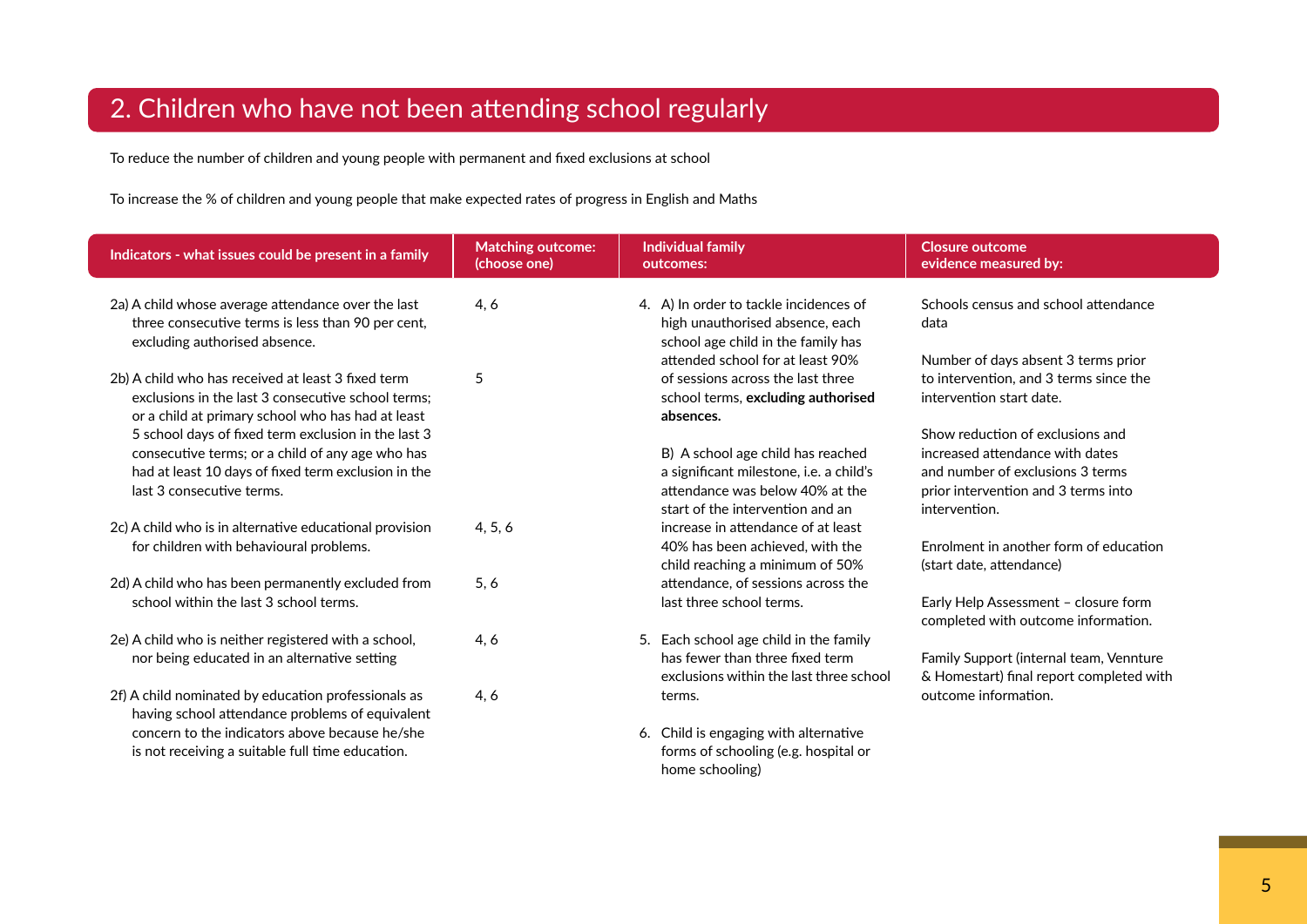# 3. Children who need additional support, from the earliest years to adulthood

To reduce the number of children and young people needing to be looked after.

To increase from 60% to 80% the proportion of all children achieving a Good Level of Development at the end of the Early Years Foundation Stage To maintain the number of children subject to child protection in line with statistical neighbours

| Indicators - what issues could be<br>present in a family        | <b>Matching outcome:</b><br>(choose one) | Initial information and<br>evidence from:                                                                                                                                                                                                                                                                                                                                                                                                                                                                                                                      | <b>Individual family</b><br>outcomes:                                                                                                                                                                                                                                                                                                                                                                                                                                                                                                                                                                                                                                                                                                                            | <b>Closure outcome</b><br>evidence measured by:                                                                                                                                                                                                                                                                                                                                                                                                                                                                                                                        |
|-----------------------------------------------------------------|------------------------------------------|----------------------------------------------------------------------------------------------------------------------------------------------------------------------------------------------------------------------------------------------------------------------------------------------------------------------------------------------------------------------------------------------------------------------------------------------------------------------------------------------------------------------------------------------------------------|------------------------------------------------------------------------------------------------------------------------------------------------------------------------------------------------------------------------------------------------------------------------------------------------------------------------------------------------------------------------------------------------------------------------------------------------------------------------------------------------------------------------------------------------------------------------------------------------------------------------------------------------------------------------------------------------------------------------------------------------------------------|------------------------------------------------------------------------------------------------------------------------------------------------------------------------------------------------------------------------------------------------------------------------------------------------------------------------------------------------------------------------------------------------------------------------------------------------------------------------------------------------------------------------------------------------------------------------|
| 3a) A child who has been<br>identified as needing early<br>help | 7, 9, 12                                 | Information from local<br>authority early years<br>providers (e.g. children's<br>centres) about children<br>who don't take up the<br>Early Years Entitlement,<br>by cross-referencing<br>a list of those children<br>eligible with those who<br>are not in an early years<br>setting.<br>Information from local<br>schools about children<br>identified in the School<br>Census as having social,<br>emotional and mental<br>health problems.<br>Information about<br>children who have been<br>reported missing from<br>home and identified as<br>of concern. | 7. Families who are eligible are<br>taking up the 2 and 3 year old<br>offer of nursery places<br>8. There is an appropriate de-<br>escalation or step-down of a<br>safeguarding plan - i.e. from<br>child protection (CP) to children<br>in need (CIN) to Early Help<br>Assessment (EHA) and there is no<br>re-referral to social care after 6<br>months following the end of the<br>plan<br>9. Children in the family are making<br>good progress at school or a good/<br>expected level of development in<br><b>Early Years</b><br>10. Attendance at a Parenting course<br>or engaging with 1-2-1 support<br>around parenting strategies.<br>11. The family are/having taking part<br>in a wider range of community<br>activity<br>12. Keep safe work has been | Early years take up figures<br>Social care records -, Herefordshire<br>Council.<br>Early Years Foundation Stage Profile<br>Annual Results or 2 Year Assessment<br>Results and Integrated Reviews<br>Teachers reports/assessments.<br>Family / health worker case notes /<br>assessment<br>Parents assessment/ Practitioner<br>case notes (dates of course, name of<br>organisation and practitioner).<br>Wider range of community activity:<br>Examples could include library<br>membership, joining sport/leisure<br>groups or involvement in specific<br>activities. |
|                                                                 |                                          |                                                                                                                                                                                                                                                                                                                                                                                                                                                                                                                                                                | undertaken by family member.                                                                                                                                                                                                                                                                                                                                                                                                                                                                                                                                                                                                                                                                                                                                     |                                                                                                                                                                                                                                                                                                                                                                                                                                                                                                                                                                        |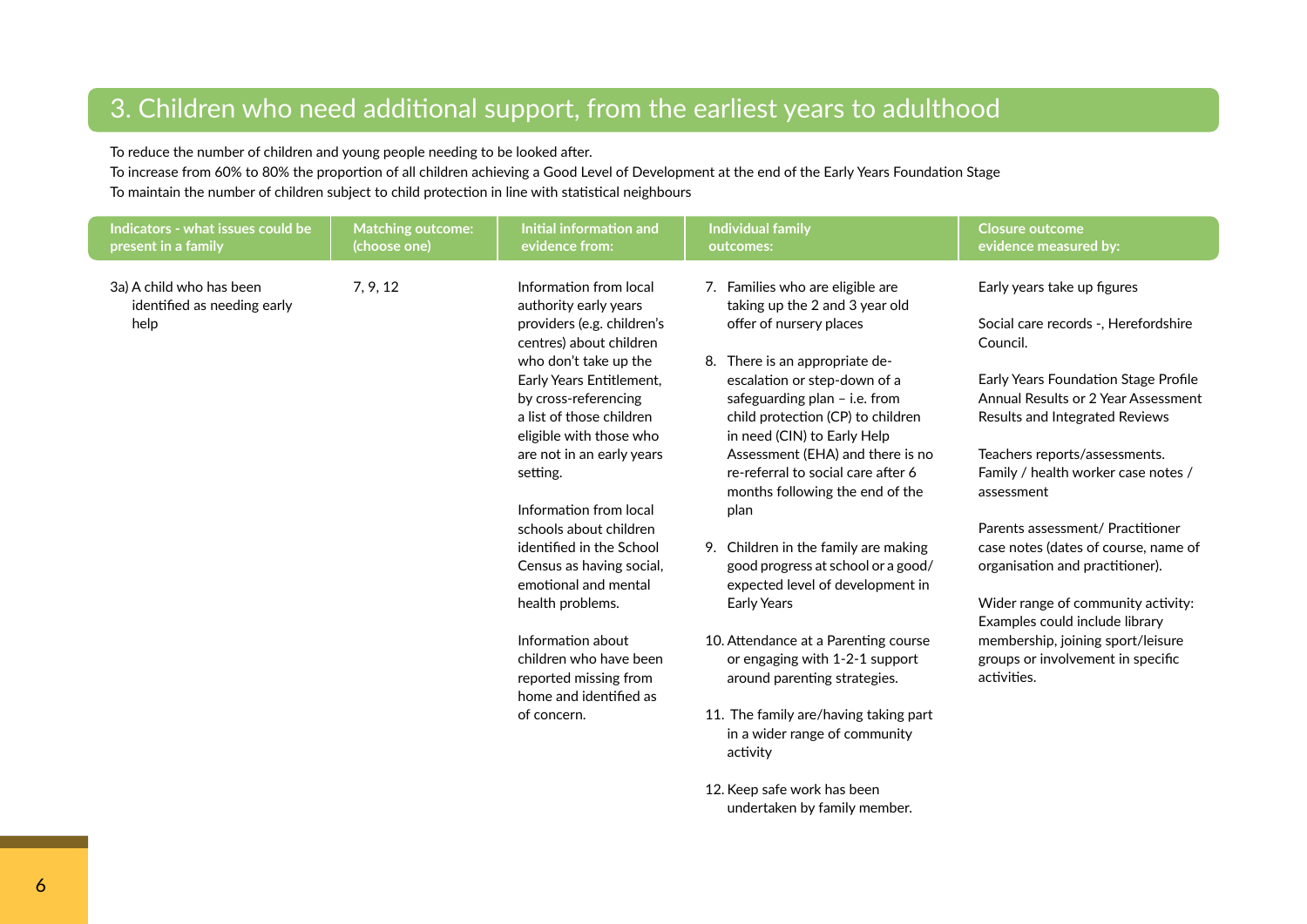| Indicators - what issues could be<br>present in a family      | <b>Matching outcome:</b><br>(choose one) | Initial information and<br>evidence from:                                                  | <b>Individual family</b><br>outcomes: | <b>Closure outcome</b><br>evidence measured by:                                |
|---------------------------------------------------------------|------------------------------------------|--------------------------------------------------------------------------------------------|---------------------------------------|--------------------------------------------------------------------------------|
| 3b) A child who has been<br>assessed as needing early<br>help | 8                                        | Information from<br>Children's Services or<br>related multi-agency<br>teams about children |                                       | Early Help Assessment - closure<br>form completed with outcome<br>information. |
|                                                               |                                          | who are:<br>- repeatedly assessed                                                          |                                       | Family Support (internal team,<br>Vennture & Homestart) final                  |
|                                                               |                                          | under Section 17 or                                                                        |                                       | report completed with outcome                                                  |
|                                                               |                                          | 47, of the Children Act<br>1989. but not deemed '                                          |                                       | information.                                                                   |
|                                                               |                                          | a child in need'                                                                           |                                       |                                                                                |
|                                                               |                                          | - subject to Early Help                                                                    |                                       |                                                                                |
|                                                               |                                          | Assessments as part of<br>a step down plan.                                                |                                       |                                                                                |
| 3c) A child 'in need' under                                   | 8                                        | Children services                                                                          |                                       |                                                                                |
| Section 17, Children Act<br>1989.                             |                                          | assessments                                                                                |                                       |                                                                                |
| 3d) A child who has been subject                              | 8                                        | Children services                                                                          |                                       |                                                                                |
| to an enquiry under Section<br>47, Children Act 1989.         |                                          | assessments                                                                                |                                       |                                                                                |
| 3e) A child subject to a Child                                | 8                                        | Children services                                                                          |                                       |                                                                                |
| Protection Plan.                                              |                                          | assessments                                                                                |                                       |                                                                                |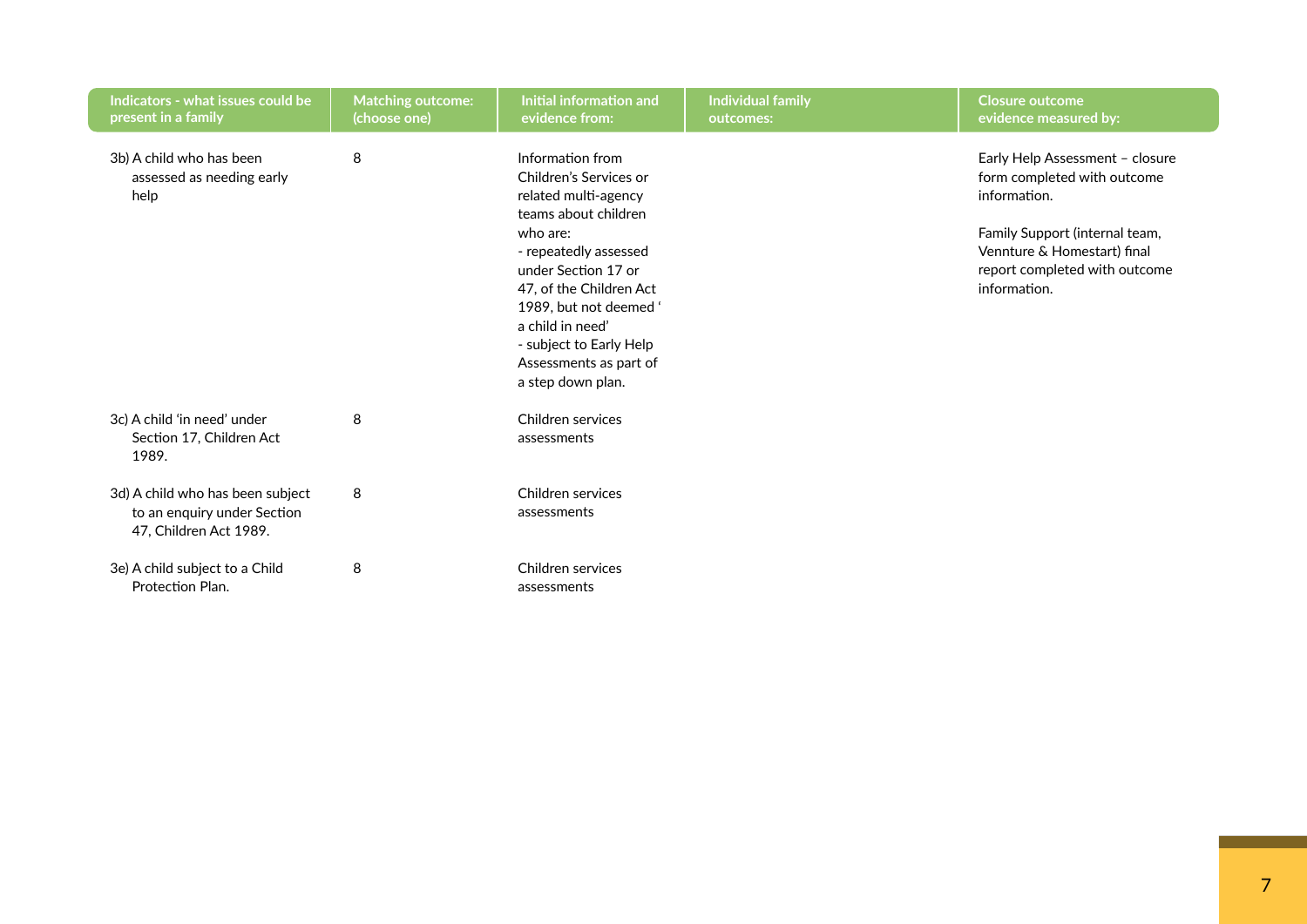| Indicators - what issues could be<br>present in a family                                                                                                                                                                                                                                                                                                                                                                                                                                                                                                                                                                                                                                                                                                | <b>Matching outcome:</b><br>(choose one) | Initial information and<br>evidence from:                                                                                                                                                                                                                                                                      | Individual family<br>outcomes: | <b>Closure outcome</b><br>evidence measured by: |
|---------------------------------------------------------------------------------------------------------------------------------------------------------------------------------------------------------------------------------------------------------------------------------------------------------------------------------------------------------------------------------------------------------------------------------------------------------------------------------------------------------------------------------------------------------------------------------------------------------------------------------------------------------------------------------------------------------------------------------------------------------|------------------------------------------|----------------------------------------------------------------------------------------------------------------------------------------------------------------------------------------------------------------------------------------------------------------------------------------------------------------|--------------------------------|-------------------------------------------------|
| 3f) A child on an Early Help<br>Assessment:<br>A child nominated by<br>professionals as having<br>problems of equivalent<br>concern to the indicators<br>above. For example:<br>- children affected by<br>parental conflict<br>- A child with SEND, including<br>social, emotional and mental<br>health needs<br>- children at risk of<br>exploitation (including sexual<br>exploitation)<br>- children identified as not<br>achieving expected levels of<br>attainment in school<br>- children with challenging<br>behaviour<br>- teenage parents<br>- young looked after mother /<br>father who have<br>already had children removed<br>- young carers<br>- a child where there have<br>been missing from home<br>incidents in the last 12<br>months. | 7, 9, 10, 11, 12                         | Nominations from<br>schools, early years<br>providers, (including<br>Children's centres),<br>health visitors, police<br>and other professionals.<br>Recommendation from<br>MASH referral.<br>Children identified<br>by early years<br>settings or by health<br>professionals as having<br>speech, language and |                                |                                                 |
| 3g) A child identified as having<br>a delay in speech, language<br>and communication skills.<br>This can include children not<br>reaching the threshold in the<br>communication domain at the<br>2-2.5 year old health check<br>carried out by health visitors.                                                                                                                                                                                                                                                                                                                                                                                                                                                                                         | 9                                        | communication needs.<br>The need is primary<br>(not linked to another<br>impairment), and the<br>child does not have an<br>Education, health and<br>Care Plan.                                                                                                                                                 |                                |                                                 |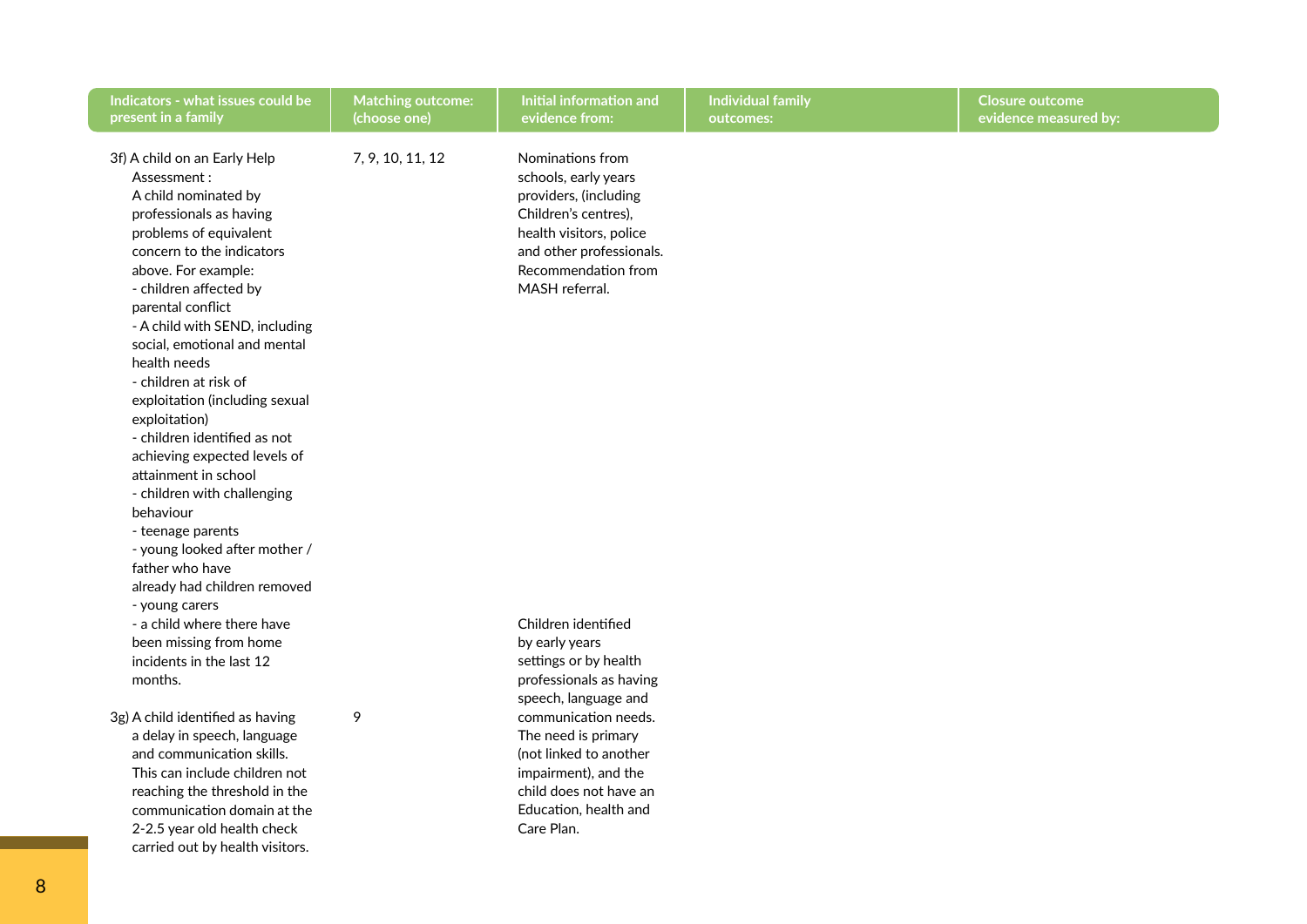## 4. Families experiencing or at risk of worklessness, homelessness or financial difficulties

To reduce the number of people reliant on out of work benefits

To increase the % of 16-18 year olds who are in education, employment or training \*

To reduce the % of children in low-income families

To increase the number of employers across the county paying the living wage / average wage

| Indicators - what issues could be present in a family                                                                                                                                                                                                                                    | <b>Matching outcome:</b><br>(choose one) | <b>Individual family</b><br>outcomes:                                                                                                                                                | <b>Closure outcome</b><br>evidence measured by:                                                                                                   |
|------------------------------------------------------------------------------------------------------------------------------------------------------------------------------------------------------------------------------------------------------------------------------------------|------------------------------------------|--------------------------------------------------------------------------------------------------------------------------------------------------------------------------------------|---------------------------------------------------------------------------------------------------------------------------------------------------|
| 4a) An adult in receipt of out of work benefits or<br>an adult who is claiming Universal Credit and<br>subject to work related conditions.                                                                                                                                               | 13, 14, 15                               | 13. An adult or young person in the<br>family has secured and maintained<br>a job (full or part time) for 6 months<br>(individuals claiming JSA, UC) and 3                           | Individual no longer claiming out of<br>work benefits, evidenced through DWP<br>automated benefits check; young person<br>not registered as NEET. |
| 4b) A child who is about to leave school, has no/ few<br>qualifications and no planned education, training<br>or employment.                                                                                                                                                             | 13, 14, 15                               | months (individuals claiming other<br>benefits as per the Troubled Families<br>guidance)                                                                                             | Practitioner records.                                                                                                                             |
|                                                                                                                                                                                                                                                                                          |                                          |                                                                                                                                                                                      | Family outcome plan.                                                                                                                              |
| 4c) A young person who is not in education, training<br>or employment.                                                                                                                                                                                                                   | 13, 14, 15                               | 14. An adult or young person in the<br>family have made progress to work<br>through volunteering placement,                                                                          | Early Help Assessment - closure form<br>completed with outcome information.                                                                       |
| 4d) Parents and families nominated by professionals<br>as being at significant risk of financial difficulties.<br>This may include those with problematic /<br>unmanageable levels and forms of debts,<br>those with significant rent arrears and those<br>experiencing in work poverty. | 16                                       | progression into an apprenticeship,<br>traineeship or further accredited<br>learning. This is sustained for 12<br>weeks/ or completes a course for up<br>to 8 weeks                  | Family Support (internal team, Vennture<br>& Homestart) final report completed<br>with outcome information.                                       |
| Families at risk of homelessness or living in<br>accommodation that it is not reasonable for<br>them to continue to occupy.                                                                                                                                                              |                                          | 15. An adult or young person in the<br>family has completed and achieved<br>a qualification, apprenticeship or<br>achieved other milestones that                                     |                                                                                                                                                   |
| During Covid 19:<br>Family member is temporarily out of work due to<br>$\bullet$<br>Covid 19 and will be work ready when the crisis                                                                                                                                                      | 14, 15                                   | supports progression into continuous<br>paid work                                                                                                                                    |                                                                                                                                                   |
| subsides, and/or<br>Family member has developed Curriculum Vitae<br>$\bullet$<br>and will be ready to apply for jobs when this is<br>possible, and/or<br>Family member has achieved a temporary job or<br>volunteered supporting the Covid 19 effort                                     |                                          | 16. Family have reduced debt or risk<br>of financial exclusion, e.g. reduced<br>council tax or housing arrears and are<br>accessing eligible benefits including<br>free school meals |                                                                                                                                                   |

\* Public Health Outcomes Framework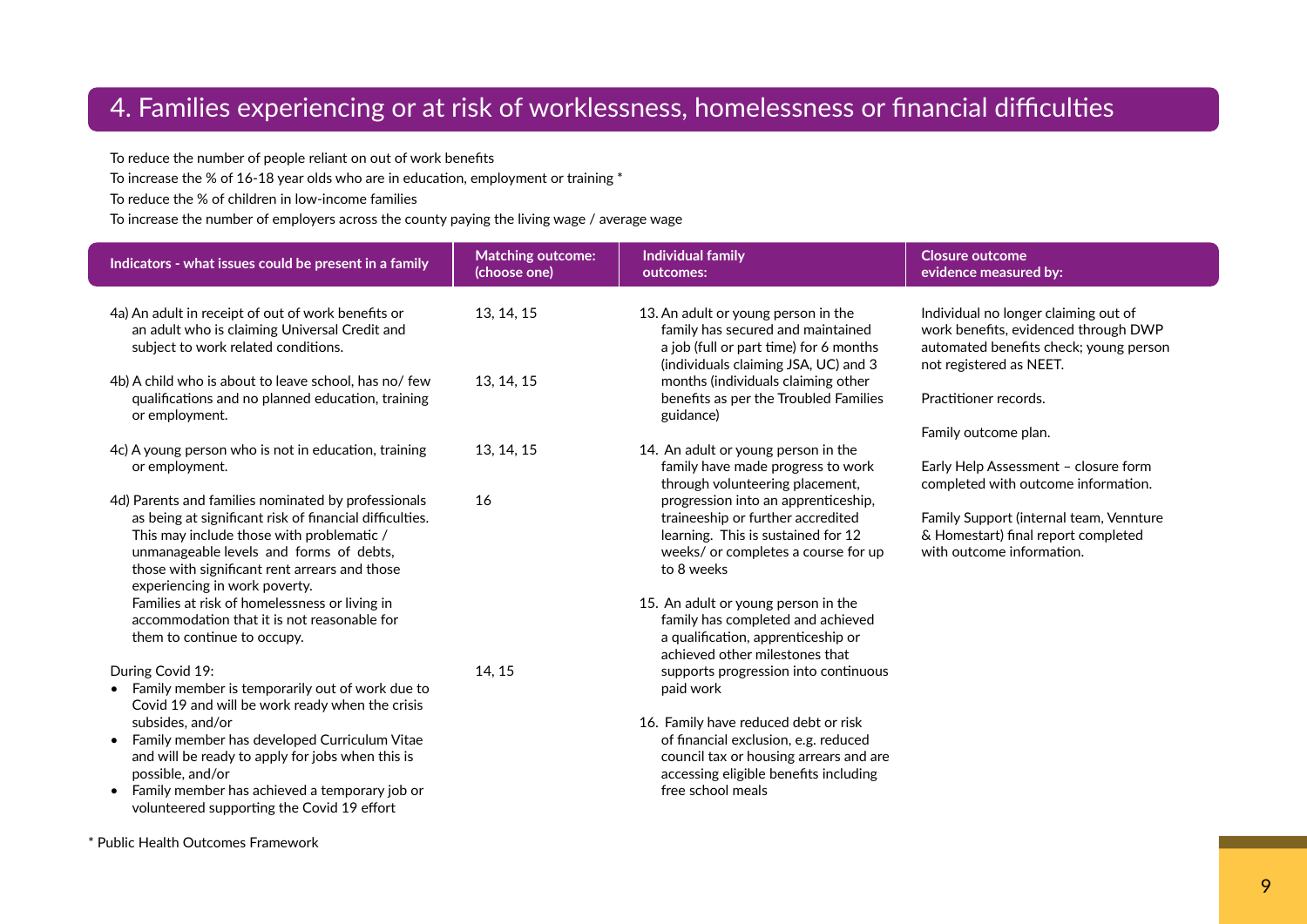# 5. Families affected by domestic abuse

To increase reporting of domestic violence and abuse into formal reporting routines

| Indicators - what issues could be present in a family                                                                                                                  | <b>Matching outcome:</b><br>(choose one) | <b>Individual family</b><br>outcomes:                                                                                            | <b>Closure outcome</b><br>evidence measured by:                                                                           |
|------------------------------------------------------------------------------------------------------------------------------------------------------------------------|------------------------------------------|----------------------------------------------------------------------------------------------------------------------------------|---------------------------------------------------------------------------------------------------------------------------|
| 5a) A young person or adult known to local services<br>has experienced, is currently experiencing or at<br>risk of experiencing domestic abuse.                        | 17, 18                                   | 17. There is a reduction in domestic<br>abuse: including sexual violence,<br>stalking and so called 'honour-                     | Family worker case notes; local risk<br>assessment tools.                                                                 |
| 5b) A young person or adult who is known to local<br>services as having perpetrated an incident of<br>domestic abuse in the last 12 months.                            |                                          | based 'violence (which includes<br>female genital mutilation and forced<br>marriage) within the family for at<br>least 6 months. | Dates of course and details of worker<br>at the organisation who arranged<br>placement. Did they attend the course?       |
| A young person or adult who is known to local                                                                                                                          | 19                                       | 18. Families that are affected by                                                                                                | Recorded police call-outs to domestic<br>incidences - (dates of incidents for 6<br>months prior to intervention and dates |
| services as having perpetrated an incident of<br>sexual violence or abuse in the last 12 months.                                                                       |                                          | domestic abuse are actively engaged<br>with local or digital support services.<br>Reduction of risk at exit as assessed          | of incidents 6 months since intervention<br>started or conviction date).                                                  |
| A young person or adult who is known to local<br>services as having perpetrated an incident of<br>so-called 'honour-based' violence or abuse in the<br>last 12 months. |                                          | by case worker and no further<br>incidents recorded in the past 6<br>months.                                                     | No reports of incidences from other<br>agencies.                                                                          |
|                                                                                                                                                                        |                                          | 19. Perpetrator of domestic abuse is                                                                                             | Early Help Assessment - closure form                                                                                      |
| 5c) The household or family member has been<br>subject to a police call out for at least one                                                                           | 17                                       | actively engaged and successfully<br>completes a perpetrator program.                                                            | completed with outcome information.                                                                                       |
| domestic incident in the last 12 months, including<br>for so-called 'honour-based' abuse, in the last 2<br>months.                                                     |                                          |                                                                                                                                  | Family Support (internal team, Vennture<br>& Homestart) final report completed with<br>outcome information.               |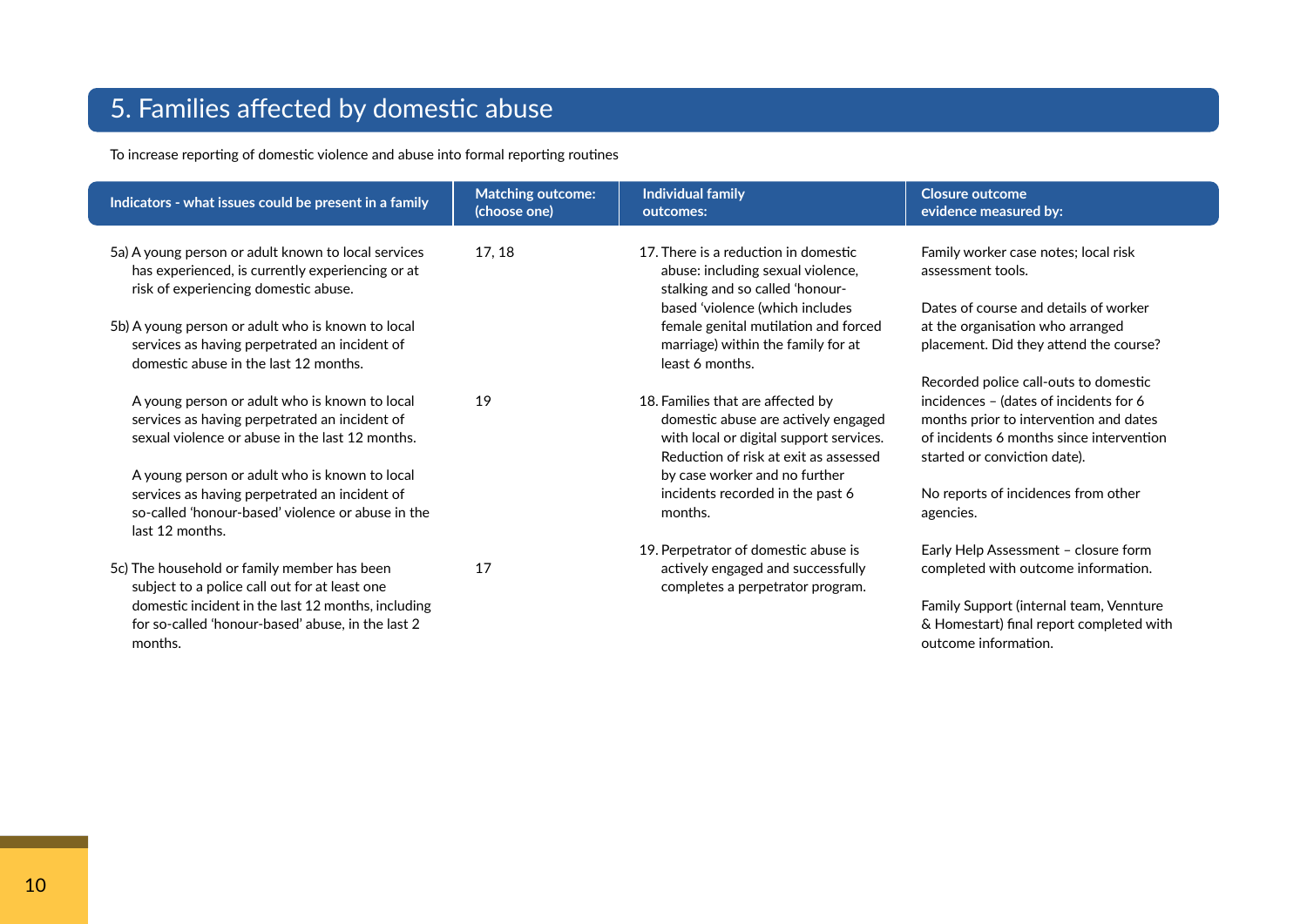## 6. Parents and children with a range of health problems

To reduce the prevalence of dental decay at age 5 so that the mean is equal or better than the England mean\*

To increase to 95% the take up for all routine immunisations in 0-5 year old s\*

Plan

To reduce hospital admissions for unintentional and deliberate injuries in 0-4 year olds from 25th percentile to between 25th – 75th percentile\*

To reduce the proportion of pregnant women who are smokers at the time of delivery to above the 75th percentile for England\*

To reduce the prevalence of young people smoking, drinking and misusing substances

| Indicators - what issues could be present in a family                                                                                            | <b>Matching outcome:</b><br>(choose one) | <b>Individual family</b><br>outcomes:                                 | <b>Closure outcome</b><br>evidence measured by:                                     |
|--------------------------------------------------------------------------------------------------------------------------------------------------|------------------------------------------|-----------------------------------------------------------------------|-------------------------------------------------------------------------------------|
|                                                                                                                                                  |                                          |                                                                       |                                                                                     |
| 6a) An adult (who has parenting responsibilities)<br>with mental ill-health across mild, moderate or                                             | 28                                       | 20. Family is registered with local GP                                | Family/health worker case notes / assessment<br>or GP practice confirmation.        |
| severe needs.                                                                                                                                    |                                          | 21. Family is registered with local                                   |                                                                                     |
| A child with mental ill-health across mild.<br>moderate or severe needs.                                                                         |                                          | dentist and attended a check-up in<br>the last 12 months.             | Family outcome plan                                                                 |
|                                                                                                                                                  |                                          |                                                                       | Early Help Assessment - closure form                                                |
| 6b) An adult with parenting responsibilities and a<br>substance misuse problem, a child with substance                                           | 24                                       | 22. Children have received age<br>appropriate health immunisations /  | completed with outcome information.                                                 |
| misuse issues themselves or a child exposed to<br>substance use in their home.                                                                   |                                          | vaccinations.                                                         | Family Support (internal team, Vennture<br>& Homestart) final report completed with |
|                                                                                                                                                  |                                          | 23. Family member has engaged with a                                  | outcome information.                                                                |
| 6c) Expectant or new parents, with a mental health                                                                                               | 22, 23, 25, 26, 27,                      | smoking cessation programme and                                       |                                                                                     |
| or substance misuse problem and other health<br>factors which may affect their parenting, or a                                                   | 29, 31                                   | is demonstrating progress towards<br>cessation                        | Dates and names of who you spoke to.                                                |
| young child where there are concerns regarding                                                                                                   |                                          |                                                                       | Details of support, worker and dates.                                               |
| their physical, social or emotional development.                                                                                                 |                                          | 24. Family member has engaged<br>with a drug / alcohol treatment      |                                                                                     |
| 6d) Adults with parenting responsibilities or children                                                                                           | 22, 23, 25, 26, 27,                      | programme with a support plan and                                     |                                                                                     |
| who are nominated by health professionals as<br>having any mental and physical health problems<br>of equivalent concern to the indicators above. | 29, 31                                   | is demonstrating progress towards<br>reducing harmful behaviour.      |                                                                                     |
| This may include unhealthy behaviours, resulting                                                                                                 |                                          | 25. Family member has engaged with                                    |                                                                                     |
| in problems like obesity, malnutrition or diabetes.                                                                                              |                                          | a healthy weight programme and is<br>demonstrating progress towards a |                                                                                     |
| 6e) Household members not registered with a<br>dentist or GP                                                                                     | 20, 21                                   | healthy lifestyle.                                                    |                                                                                     |
| 6f) A child eligible for an Educational Health care                                                                                              | 30                                       |                                                                       |                                                                                     |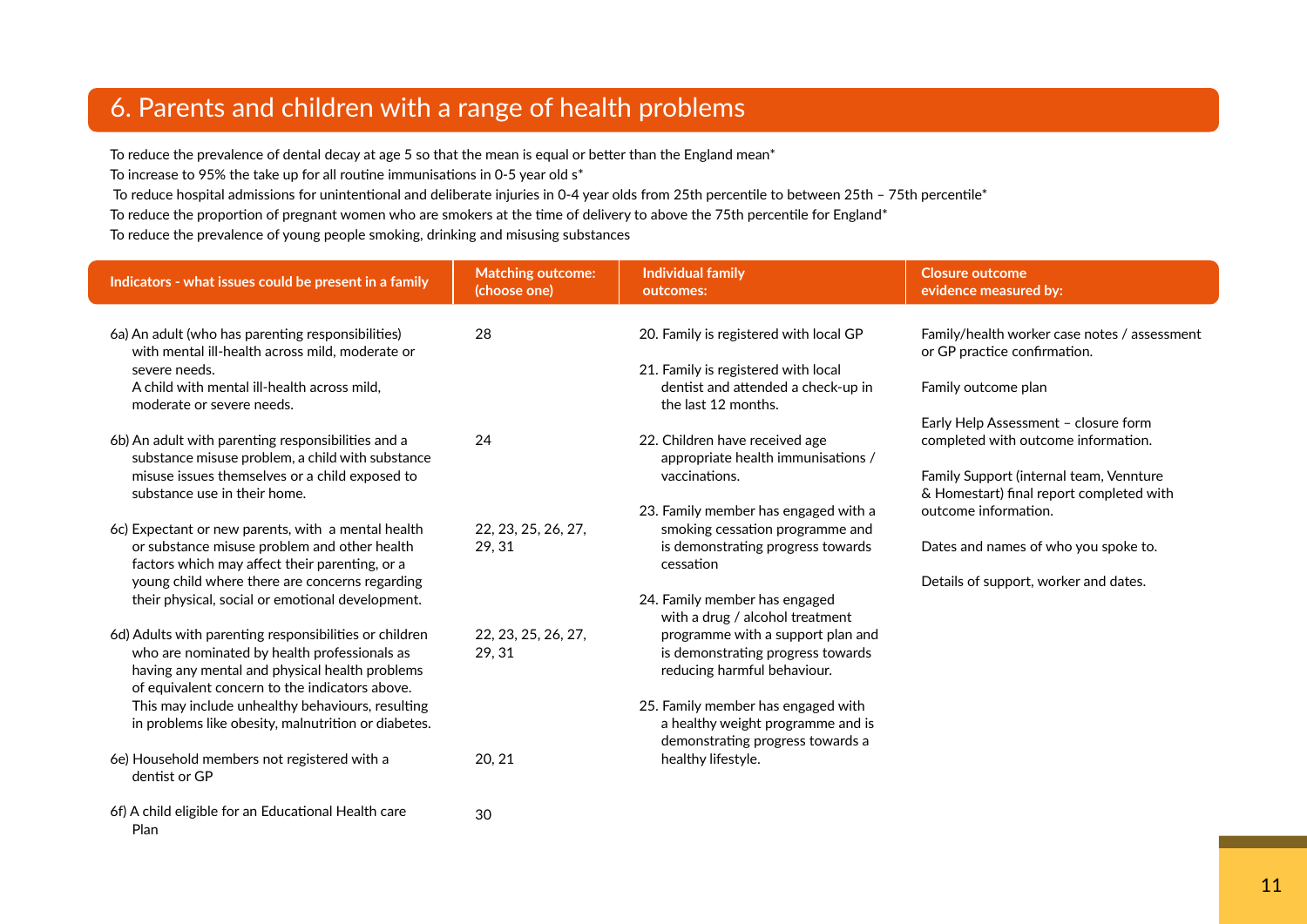| Indicators - what issues could be present in a family | <b>Matching outcome:</b><br>(choose one) | <b>Individual family</b><br>outcomes:                                                                                                                                                                                                                                                                                                                                                                                                                                                                                                                                                                                                                                                                                                                                                                               | <b>Closure outcome</b><br>evidence measured by: |
|-------------------------------------------------------|------------------------------------------|---------------------------------------------------------------------------------------------------------------------------------------------------------------------------------------------------------------------------------------------------------------------------------------------------------------------------------------------------------------------------------------------------------------------------------------------------------------------------------------------------------------------------------------------------------------------------------------------------------------------------------------------------------------------------------------------------------------------------------------------------------------------------------------------------------------------|-------------------------------------------------|
|                                                       |                                          | 26: Pregnant women are under the<br>care of a midwife and have had an<br>ante-natal assessment by a Health<br>Visitor<br>27. All children aged 21/2 years have had<br>an age/stage health assessment.<br>28. Family member has engaged / is<br>engaging with a support service or<br>mental health service to improve<br>their mental health and wellbeing.<br>29. Family member that has a health<br>condition, which is not listed above<br>such as epilepsy, cancer etc., (this<br>is not definitive list) but is engaging<br>with the appropriate support<br>services and /or treatment.<br>30. Educational Health Care Plan<br>being implemented or referral for<br>assessment is progressing.<br>31. Receiving appropriate professional<br>support within a 6 month period (to<br>replace some of the above). |                                                 |
|                                                       |                                          |                                                                                                                                                                                                                                                                                                                                                                                                                                                                                                                                                                                                                                                                                                                                                                                                                     |                                                 |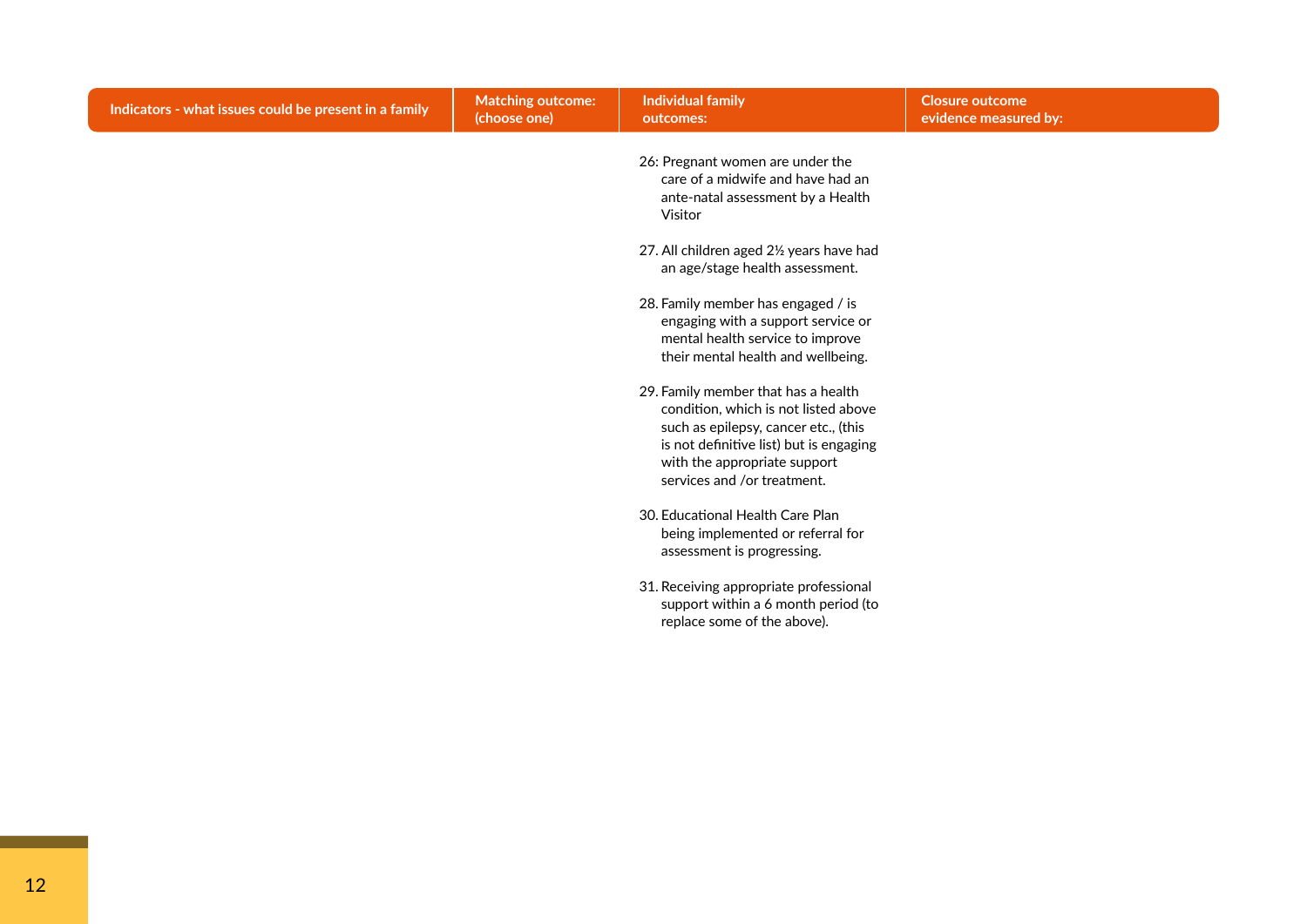## Appendix A

## How Working Together to Safeguard Children 2018 links into the TFOP

#### Early help

 Providing early help is more effective in promoting the welfare of children than reacting later. Early help means providing support as soon as a problem emerges, at any point in a child's life, from the foundation years through to the teenage years. Early help can also prevent further problems arising; for example, if it is provided as part of a support plan where a child has returned home to their family from care, or in families where there are emerging parental mental health issues or drug and alcohol misuse.

 Effective early help relies upon local organisations and agencies working together to:

- identify children and families who would benefit from early help
- undertake an assessment of the need for early help
- provide targeted early help services to address the assessed needs of a child and their family, which focuses on activity to improve the outcomes for the child

 Local authorities, under section 10 of the Children Act 2004, have a responsibility to promote inter-agency co-operation to improve the welfare of all children.